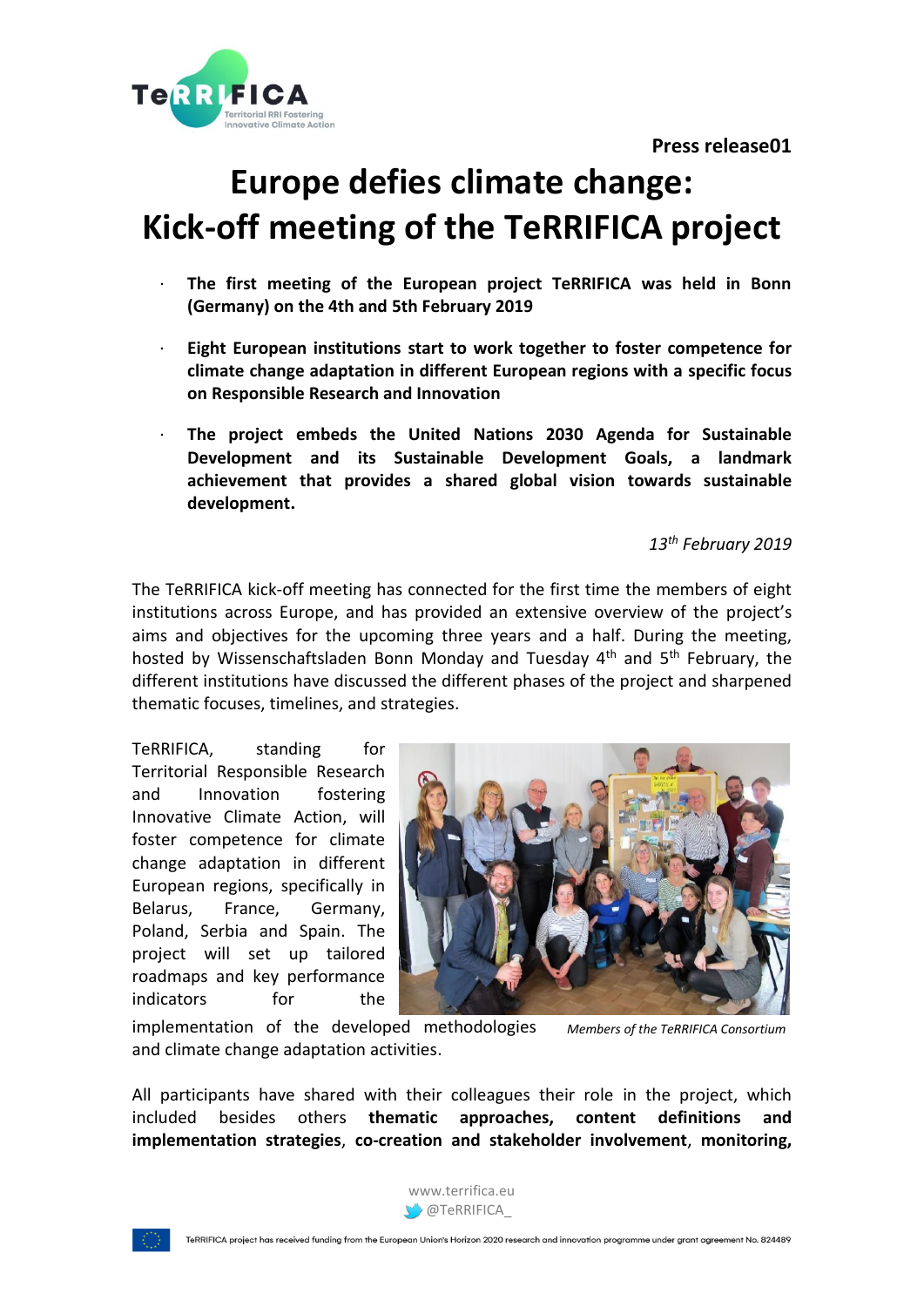

**validation and evaluation for the knowledge transfer** and a **communication and dissemination plan**, amongst others.

## **TeRRIFICA embedding the United Nations Sustainable Development Goals**

Still, after years of tackling urgent issues of climate change, the adaptation to its consequences and impacts is a less considered topic. This comes along as a serious context for Responsible Research and Innovation (RRI) tools reaching out to the issue of climate action. Climate change and RRI are a crosscutting issue, playing on the same ground as the United Nations Sustainable Development Goals. TeRRIFICA will focus its territorial RRI approach on climate change adaptation, directly addressing specific Sustainable Development Goals, such as Quality Education, Clean Water and Sanitation, Affordable and Clean Energy, Sustainable Cities and Communities, Responsible Production and Consumption, Climate Action, Life on Land and Partnerships for the Goals.

The TeRRIFICA team met the following day to the kick-off meeting to celebrate the **first reflective workshop**, attended by 22 representatives of regional and national administration and policy, research institutes, companies, NGOs, universities and CSOs currently involved in climate change related topics in their countries.



*1st Reflective Workshop, hold in Bonn on the 6th February 2019*

This first workshop in Bonn addressed RRI and its meaning for climate action and adaptation. What are the drivers and barriers of implementation, risks, opportunities and challenges? How is the current situation on your country concerning climate adaptation actions? These and other issues were addressed to contribute to the identification of regional needs and priorities and the co-design of the climate change adaptation plans of TeRRIFICA.